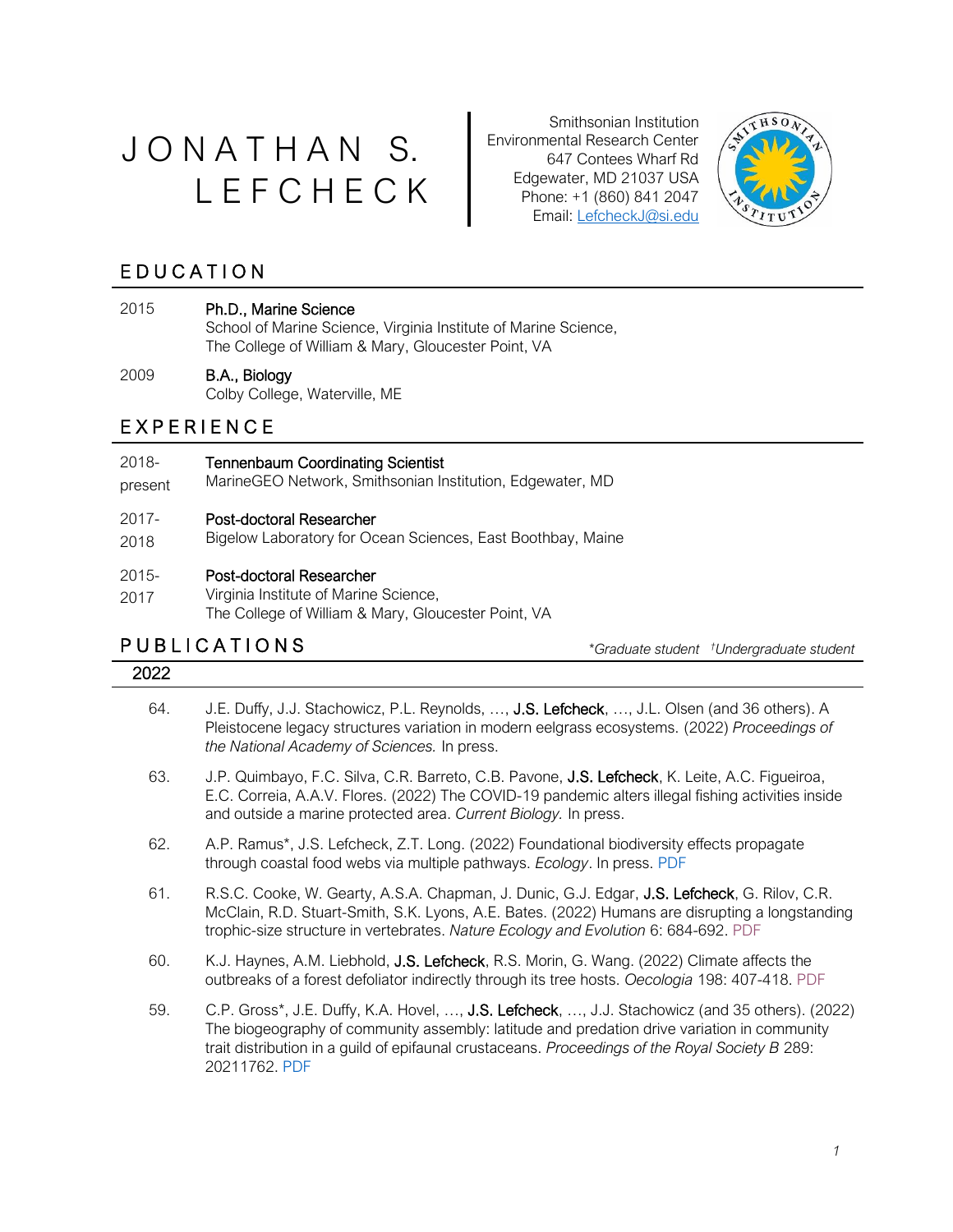- 58. J. Grinstead, P. Ortiz-Ramírez, X. Carreto-Guadarrama, A. Arrieta-Zamudi, A. Pratt, M. Cantú-Sánchez, J. Lefcheck, D. Melamed (2022). Piecewise Structural Equation Modeling of the Quantity Implicature in Child Language. *Language and Speech* 00238309211066086. [PDF](https://doi.org/10.1177/00238309211066086)
- 57. Y.S. Esmaeili\*, G.N. Corte, H.H. Checon, C.G. Bilatto, J.S. Lefcheck, A.C.Z. Amaral, A. Turra. (2022) Revealing the drivers of taxonomic and functional diversity of nearshore fish assemblages: implications for conservation priorities. *Diversity and Distributions.* [PDF](https://doi.org/10.1111/ddi.13453)

### 2021

- 56. J.S. Lefcheck, G.J. Edgar, R.D. Stuart-Smith, A.E. Bates, C. Waldock, S.J. Brandl, S. Kinonmonth, S.D. Ling, J.E. Duffy, D.B. Rasher, A.A. Agrawal. (2021) Species richness and identity are key determinants of the biomass of global reef fish communities. *Nature Communications* 12: 6875. [PDF](https://doi.org/10.1038/s41467-021-27212-9)
- 55. E. Montes, J.S. Lefcheck, E.G. Castro, E. Klein, A.C. Mazzuco, G. Bigatti, C. Cordeiro, N. Simoes, E. Macaya, N. Moity, E. Londoño-Cruz, B. Helmuth, E. Soto, B.D. Best, P. Miloslavich, F.E. Muller-Karger. (2021) Optimizing large-scale biodiversity sampling effort: towards an unbalanced survey design. *Oceanography* 34(2). [PDF](https://doi.org/10.5670/oceanog.2021.216)
- 54. C.J. Ritter, L.M. Harper, J.S. Lefcheck, V.J. Paul, R. Whippo, S. Jones, M.B. Ogburn, J.E. Duffy. (2021) Patterns of consumption across a Caribbean seascape: Roles of habitat and consumer species composition through time. *Frontiers in Marine Science* 8: 742907. [PDF](https://doi.org/10.3389/fmars.2021.742907)
- 53. L. de Pablo<sup>†</sup>, J.S. Lefcheck, L. Harper, V. Paul, S. Jones, R. Whippo, J. Seeman, D. Kline, J.E. Duffy. (2021) A doubling of coral cover on Carrie Bow Cay, Belize from 2014-2019. *Scientific Reports* 11: 19185. [PDF](https://doi.org/10.1038/s41598-021-96799-2)
- 52. Y.S. Esmaeili\*, G.N. Corte, H.H. Checon, T.R.C. Gomes, J.S. Lefcheck, A. Turra, A.C.Z. Amaral. (2021) Comprehensive estimation of surf zone fish biodiversity requires traditional and newlydeveloped sampling methods. *Marine Ecology Progress Series* 667: 131-144. [PDF](https://doi.org/10.3354/meps13711)
- 51. G.N. Corte, H.H. Checon, Y.S. Esmaeili, J.S. Lefcheck, A.C.Z. Amaral. (2021) Mangrove fragments as key coastal reservoirs of taxonomic and functional biodiversity. *Biodiversity and Conservation* 30: 1573-1593. [PDF](https://doi.org/10.1007/s10531-021-02158-y)
- 50. I. Cano\*, R.I. Sellares, J.S. Lefcheck, M. Villalpando, A. Croquer. (2021) Effects of herbivory by the urchin *Diadema antillarum* on the early restoration success of the coral *Acropora cervicornis*  in the central Caribbean. *Journal of Experimental Marine Biology and Ecology* 539: 151541. [PDF](https://doi.org/10.1016/j.jembe.2021.151541)
- 49. J.G Monteiro, J.L. Jiménez, F. Gizzi, P. Přikryl, J.S. Lefcheck, R.S. Santos, J. Canning-Clode. (2021) Novel approach to enhance coastal habitat and biotope mapping with drone aerial imagery analysis. *Scientific Reports* 11: 574. [PDF](https://doi.org/10.1038/s41598-020-80612-7)
- 48. C.E. Murphy<sup>+</sup>, R.J. Orth, J.S. Lefcheck. (2021) Habitat and distance structure seagrass epifaunal communities: A regional scale assessment in Chesapeake Bay. *Estuaries and Coasts* 44(2): 442– 452. [PDF](https://doi.org/10.1007/s12237-020-00864-4)
- 47. J.S. Lefcheck, B.W. Pfirmann, F.J. Fodrie, J.H. Grabowski, A.R. Hughes, A.R. Smyth. (2021) Consumption rates vary based on the presence and type of oyster structure: a seasonal and latitudinal comparison. *Journal of Experimental Marine Biology and Ecology* 536: 151501. [PDF](https://doi.org/10.1016/j.jembe.2020.151501)
- 46. A.J. Pinsonneault, P.J. Neale, M. Tzortziou, E.A. Canuel, C.R. Pondell, H. Morrissette, J.S. Lefcheck, J.P. Megonigal. (2021) Dissolved organic carbon sorption dynamics in tidal marsh soils. *Limnology and Oceanography* 66(1): 214-225. [PDF](https://dx.doi.org/10.1002/lno.11598)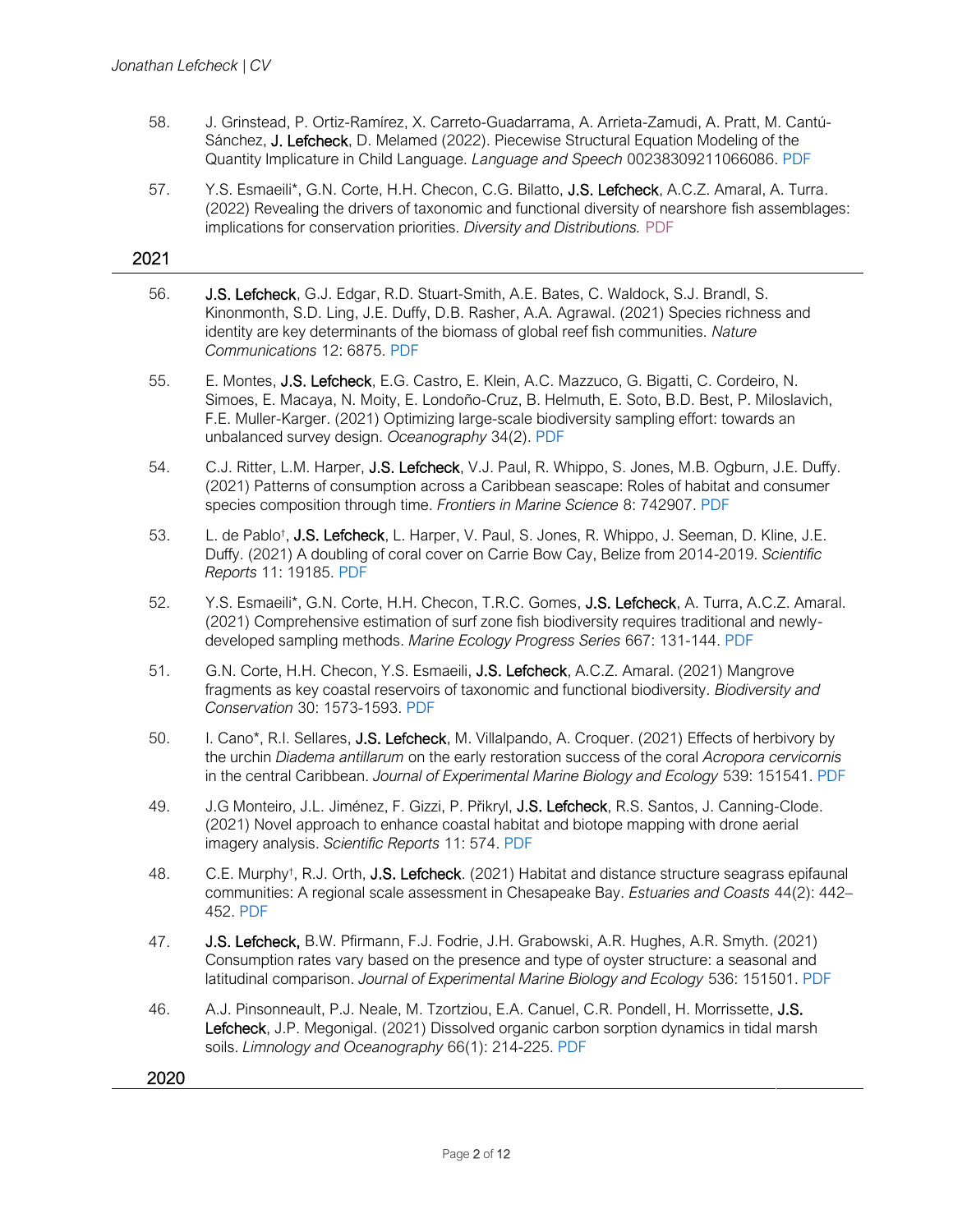- 45. K.M. Fraser\*, J.S. Lefcheck, S.D. Ling, C. Mellin, R.D. Stuart-Smith, G.J. Edgar. (2020) Production of mobile invertebrate communities on shallow reefs from temperate to tropical seas. *Proceedings of the Royal Society B* 287: 20201798. [PDF](https://doi.org/10.1098/rspb.2020.1798)
- 44. G.J. Edgar, A. Cooper, S.C. Baker, ..., J.S. Lefcheck, ...R.D. Stuart-Smith (and 35 others). (2020) Reef Life Survey: Establishing the ecological basis for conservation of shallow marine life. *Biological Conservation* 252: 108855. [PDF](https://dx.doi.org/10.1016/j.biocon.2020.108855)
- 43. M.A. Whalen, R. Whippo, J.J. Stachowicz, ..., J.S. Lefcheck, ...J.E. Duffy (and 61 others). (2020). Climate drives the geography of marine consumption by changing predator communities. *PNAS* 117 (45): 28160-28166. [PDF](https://dx.doi.org/10.1073/pnas.2005255117)
- 42. Y. Hautier, P. Zhang, M. Loreau, ... J.S. Lefcheck, ... S. Wang (and 44 others). (2020) General destabilizing effects of eutrophication on grassland productivity at multiple spatial scales. *Nature Communications* 11: 5375. [PDF](https://dx.doi.org/10.1038/s41467-020-19252-4)
- 41. R.J. Orth, J.S. Lefcheck, K.S. McGlathery, L. Aoki, M.L. Luckenbach, K.A. Moore, M.P.J. Oreska, R. Snyder, D.J. Wilcox, B. Lusk. (2020) Restoration of seagrass habitat leads to rapid recovery of coastal ecosystem services. *Science Advances* 6(41): eabc6434. [PDF](https://dx.doi.org/10.1126/sciadv.abc6434) | [\\*Science Highlight](https://science.sciencemag.org/content/370/6513/182.6) | [The](https://theconversation.com/restoring-seagrasses-can-bring-coastal-bays-back-to-life-147798)  [Conversation](https://theconversation.com/restoring-seagrasses-can-bring-coastal-bays-back-to-life-147798) | [Le Monde](https://www.lemonde.fr/sciences/article/2020/11/18/a-la-rescousse-des-prairies-sous-marines-de-la-cote-est-des-etats-unis-a-la-mediterranee_6060241_1650684.html) [| Smithsonian Magazine](https://www.smithsonianmag.com/science-nature/seagrass-ocean-secret-weapon-climate-change-180976235/) [| Hakai Magazine](https://www.hakaimagazine.com/news/the-grass-is-greener-in-virginia/)
- 40. D.B. Rasher, R.S. Steneck, J. Halfar, K.J. Kroeker, J.B. Ries, M.T. Tinker, P.T.W. Chan, J. Fietzke, N.A. Kamenos, B.H. Konar, J.S. Lefcheck, C.J.D. Norley, B.P. Weitzman, I.T. Westfield, J.A. Estes. (2020) Keystone predators govern the pathway and pace of climate impacts in a subarctic marine ecosystem. *Science* 369(6509): 1351-1354. [PDF](https://dx.doi.org/10.1126/science.aav7515)
- 39. C. Pimiento, F. Leprieur, D. Silvestro, J.S. Lefcheck, C. Albuoy, D.B. Rasher, M. Davis, J.-C. Svenning, J.N. Griffin. (2020) Functional diversity and the fate of marine megafauna in the Anthropocene. *Science Advances* 6(16): eaay7650. [PDF](https://dx.doi.org/10.1126/sciadv.aay7650)
- 38. N.M. McLean, H.P. van der Jeugd, C.A.M. Van Turnhout, J.S. Lefcheck, M. van de Pol. (2020) Reduced avian body condition due to global warming has little reproductive or population consequences. *Oikos* 129(5): 714-730. [PDF](https://doi.org/10.1111/oik.06802)

### 2019

- 37. R.J. Orth, W.C. Dennison, C. Gurbisz, M. Hannam, J. Keisman, J.B. Landry, J.S. Lefcheck, K. Moore, R.R. Murphy, C.J. Patrick, J. Testa, D. Weller, D. Wilcox, R. Batiuk. (2019) Long-term annual aerial surveys of submersed aquatic vegetation (SAV) support science, management, and restoration. *Estuaries & Coasts*. [PDF](https://doi.org/10.1007/s12237-019-00651-w)
- 36. A.E. Bates, R.S.C. Cooke, M.I. Duncan, G.J. Edgar, J. Bruno, L. Benedetti-Cecchi, I.M. Côté, J.S. Lefcheck, M.J. Costello, N. Barrett, T.J. Bird, P.B. Fenberg, R.D. Stuart-Smith. (2019) Climate resilience in marine protected areas and the 'Protection Paradox.' *Biological Conservation* 236: 305-314. [PDF](https://doi.org/10.1016/j.biocon.2019.05.005)
- 35. S.J Brandl, D.B. Rasher, I. Côté, J. Casey, E. Darling, J.S. Lefcheck, J.E. Duffy. (2019) Functioning coral reefs for the future: eight core processes and the influence of biodiversity. *Frontiers in Ecology and the Environment* 17(80): 445-454. [PDF](https://doi.org/10.1002/fee.2088)
- 34. J.S. Lefcheck, B.B. Hughes, A.J. Johnson, B. Pfirrmann, D.B. Rasher, A.R. Smyth, B.L. Williams, M.W. Beck, R.J. Orth. (2019) Are coastal habitats important nurseries? A meta-analysis. *Conservation Letters* 12(4): e12645. [PDF](https://doi.org/10.1111/conl.12645) | [Press release](https://www.vims.edu/newsandevents/topstories/2019/nursery_value.php)
- 33. J.S. Lefcheck, A.A. Innes-Gold<sup>†</sup>, S.J. Brandl, R.S. Steneck, R. Torres, D.B. Rasher. (2019) Tropical fish diversity enhances coral reef functioning across multiple scales. *Science Advances* 5(3): eaav6420. [PDF](http://dx.doi.org/10.1126/sciadv.aav6420)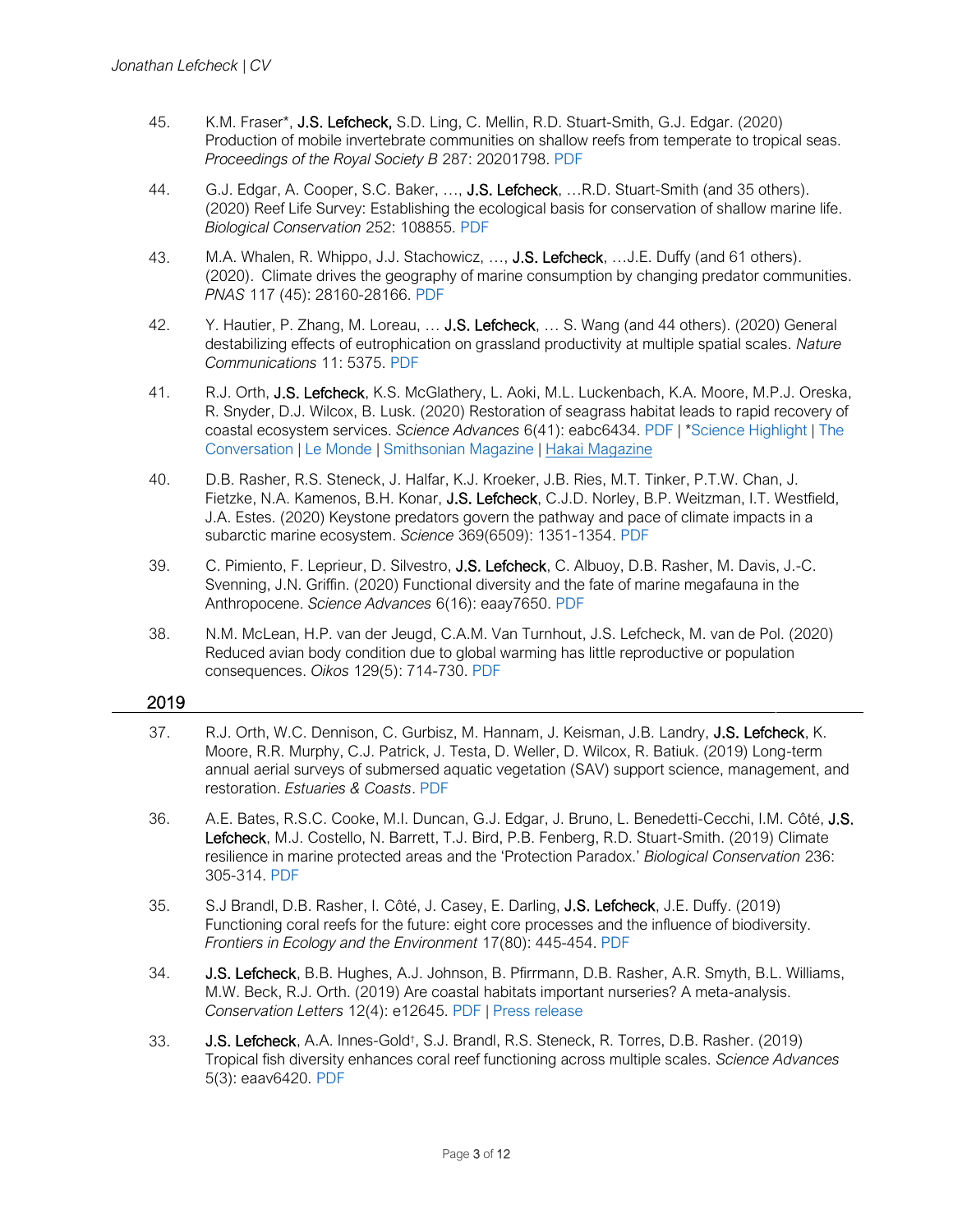[release](http://www.imas.utas.edu.au/news/news-items/new-study-predicts-worldwide-change-in-shallow-reef-ecosystems-as-waters-warm)

32. B. Gauzens, A. Barnes, D. Giling, J. Hines, M. Jochum, J.S. Lefcheck, B. Rosenbaum, S. Wang, U. Brose. (2019) *fluxweb*: A R package to easily estimate energy fluxes in foodwebs. *Methods in Ecology and Evolution* 10(2): 270-279. [PDF](https://doi.org/10.1111/2041-210X.13109)

| 2018 |                                                                                                                                                                                                                                                                                                                                                                                                      |
|------|------------------------------------------------------------------------------------------------------------------------------------------------------------------------------------------------------------------------------------------------------------------------------------------------------------------------------------------------------------------------------------------------------|
| 31.  | J.P. Richardson, J.S. Lefcheck, R.J Orth. (2018) Warming temperatures alter the relative<br>abundance and distribution of two co-occurring foundational seagrasses in Chesapeake Bay,<br>USA. Marine Ecology Progress Series 599: 65-74. PDF                                                                                                                                                         |
| 30.  | J.B. Grace, D.J. Johnson, J.S. Lefcheck, J.E. Byrnes. (2018) Standardized effects in ecological<br>models containing binary outcomes. Ecosphere 9(6): e02283. PDF                                                                                                                                                                                                                                    |
| 29.  | S. Bornbusch <sup>†</sup> , J.S. Lefcheck, J.E. Duffy. (2018) Allometry of individual reproduction and defense<br>in eusocial colonies: A comparative approach to trade-offs in social sponge-dwelling Synalpheus<br>shrimps. PLoS ONE 13(3): e0193305. PDF   National Geographic                                                                                                                    |
| 28.  | M. Dornelas, L.H. Antão, F. Moyes, , J.S. Lefcheck, , K. Zawada (and 248 others). (2017)<br>BioTIME: A database of biodiversity time series for the Anthropocene. Global Ecology and<br>Biogeography 27:760-786. PDF                                                                                                                                                                                 |
| 27.  | J.S. Lefcheck, R.J. Orth, W.C. Dennison, D.J. Wilcox, R.R. Murphy, J. Keisman, C. Gurbisz, M.<br>Hannam, J.B. Landry, K. A. Moore, C.J. Patrick, J. Testa, D.E. Weller, R.A. Batuik. (2018) Long-<br>term nutrient reductions lead to the unprecedented recovery of a temperate coastal region. PNAS<br>(115)14: 3658-3662. PDF   ** Cozzarelli Prize   Washington Post 1, 2   NPR   PNAS Commentary |
| 26.  | A.D. Barnes, M. Jochum, J.S. Lefcheck, N. Eisenhauer, C. Scherber, M.I. O'Connor, P. de Ruiter,<br>U. Brose. (2018) Energy flux: the link between multitrophic biodiversity and ecosystem<br>functioning. Trends in Ecology and Evolution. 33(3): 186-197 PDF                                                                                                                                        |
| 2017 |                                                                                                                                                                                                                                                                                                                                                                                                      |
| 25.  | G.J. Edgar, T.J. Alexander, J.S. Lefcheck, A.E. Bates, S.J. Kininmonth, R.J. Thomson, J.E. Duffy,<br>M.J. Costello, R.D. Stuart-Smith. (2017) Abundance and local-scale processes contribute to<br>multi-phyla global marine diversity gradients. Science Advances 3(10): e1700419. PDF   Press                                                                                                      |

- 24. R.J. Orth, W.C. Dennison, J.S. Lefcheck, C. Gurbisz, M. Hannam, J. Keisman, J.B. Landry, K.A. Moore, R.R. Murphy, C.J. Patrick, J. Testa, D.E. Weller, D.J. Wilcox. (2017) Submersed aquatic vegetation in Chesapeake Bay: sentinel species in a changing world. *BioScience* 67(8): 698-712. [PDF](https://doi.org/10.1093/biosci/bix058)
- 23. R.J. Orth, J.S. Lefcheck, D.J. Wilcox. (2017) Boat propeller scarring of seagrass beds in lower Chesapeake Bay, USA: Patterns, causes, recovery, and management. *Estuaries & Coasts* 40(6): 1666-1676. [PDF](https://dx.doi.org/10.1007/s12237-017-0239-9) | [AFS Research Brief](http://habitat.fisheries.org/causes-of-seagrass-damage-in-the-lower-chesapeake-bay/) | [CESN Newsletter](http://www.erf.org/cesn-august-2017)
- 22. J.S. Lefcheck, D.J. Wilcox, R.M. Murphy, S.R. Marion, R.J. Orth. (2017) Multiple stressors threaten a critical foundational habitat, *Zostera marina*, in Chesapeake Bay, USA. *Global Change Biology* 23(9): 3474-3483. [PDF](http://dx.doi.org/10.1111/gcb.13623) [| Press release](http://www.vims.edu/newsandevents/topstories/eelgrass_loss.php) | [New York Times](https://www.nytimes.com/2017/02/16/science/seagrass-coral-reefs-pathogens-global-warming.html) | [Chesapeake Bay Journal](http://www.bayjournal.com/article/bay_grass_restoration_threatened_by_warming_scientists_say)
- 21. R.D. Stuart-Smith, G.J. Edgar, N.S. Barrett, ..., J.S. Lefcheck, ..., R. Thomson (and 18 others). (2017) Assessing National Biodiversity Trends for Rocky and Coral Reefs through the Integration of Citizen Science and Scientific Monitoring Programs. *BioScience* 67(2): 134-146. \*Editor's Choice. [PDF](https://doi.org/10.1093/biosci/biw180)
- 20. J.S. Lefcheck, S.R. Marion, R.J. Orth. (2017) Restored eelgrass (*Zostera marina* L.) as a refuge for epifaunal biodiversity in mid-Western Atlantic coastal bays. *Estuaries & Coasts* 40(1): 200. [PDF](http://dx.doi.org/10.1007/s12237-016-0141-x) | [CESN Newsletter](http://www.erf.org/cesn-january-2017#Article3)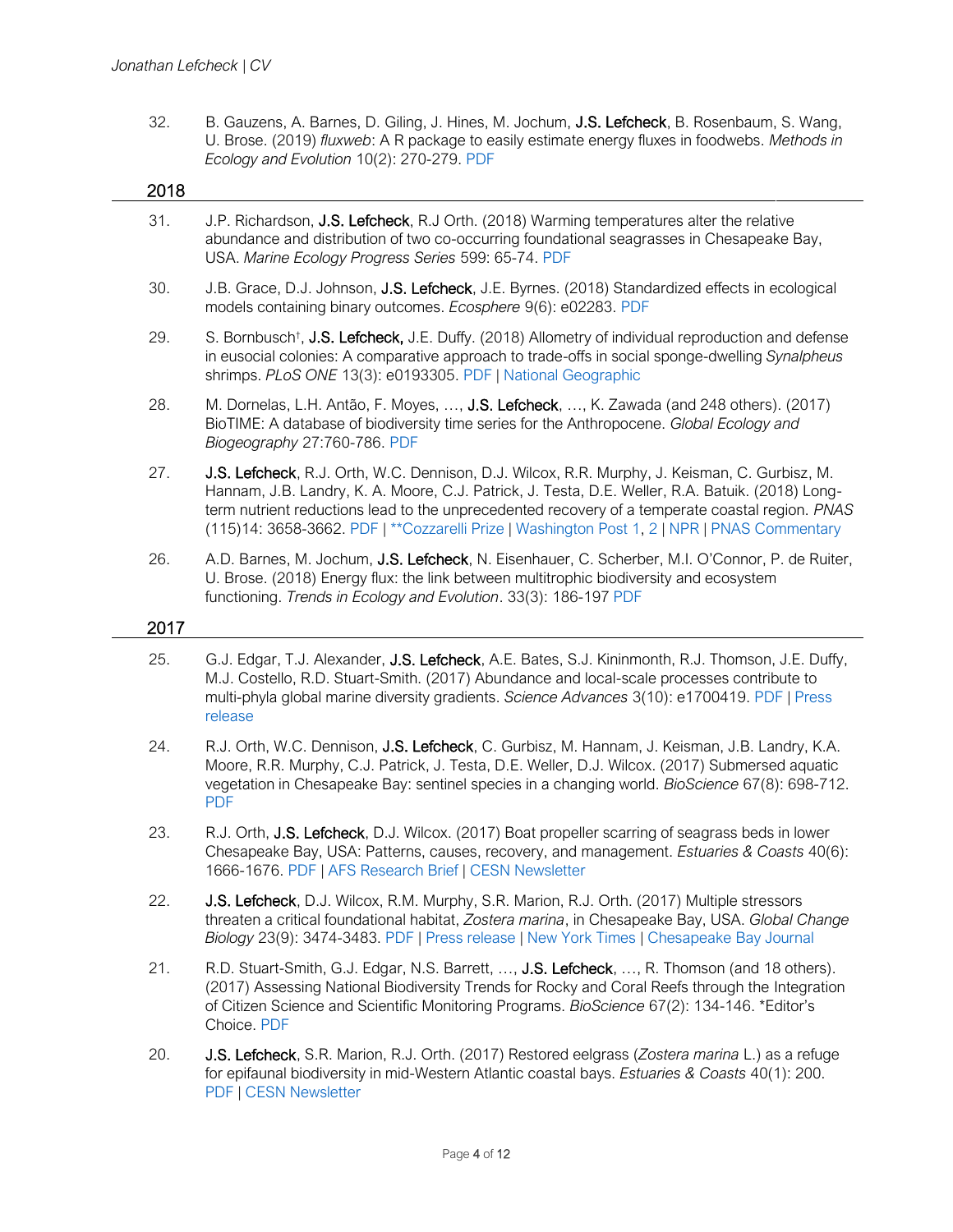| 2016 |                                                                                                                                                                                                                                                                                                                                                                                                                                                                                                                                                 |
|------|-------------------------------------------------------------------------------------------------------------------------------------------------------------------------------------------------------------------------------------------------------------------------------------------------------------------------------------------------------------------------------------------------------------------------------------------------------------------------------------------------------------------------------------------------|
| 19.  | J.S. Lefcheck, S.R. Marion, A.V. Lombana, R.J. Orth. (2016) Faunal communities are invariant to<br>fragmentation in experimental seagrass landscapes. PLoS ONE. 11(5): e0156550. PDF                                                                                                                                                                                                                                                                                                                                                            |
| 18.  | J.E. Duffy, J.S. Lefcheck, R.D. Stuart-Smith, S.A. Navarette, G.J. Edgar. (2016) Biodiversity<br>enhances reef fish biomass and resistance to climate change. PNAS. 113(22): 6230–6235. PDF  <br>Press release                                                                                                                                                                                                                                                                                                                                  |
| 17.  | E. Schmitt, M.W. Luckenbach, J.S. Lefcheck, R.J. Orth. (2016) Predator-prey interactions in a<br>restored eelgrass ecosystem: Strategies for maximizing success of a reintroduced species,<br>Argopecten irradians. Restoration Ecology 24(4): 558-565. PDF                                                                                                                                                                                                                                                                                     |
| 16.  | J.S. Lefcheck, S.J. Brandl, P.L. Reynolds, A.R. Smyth, S.T. Meyer. (2016) Extending rapid<br>ecosystem function assessments to marine systems. TRENDS in Ecology and Evolution 31(4):<br>251-253. PDF                                                                                                                                                                                                                                                                                                                                           |
| 15.  | J.S. Lefcheck. (2016) piecewiseSEM: Piecewise structural equation modeling in R for ecology,<br>evolution, and systematics. Methods in Ecology & Evolution. 7(5): 573-579. PDF   Highly<br>commended, British Ecological Society                                                                                                                                                                                                                                                                                                                |
| 2015 |                                                                                                                                                                                                                                                                                                                                                                                                                                                                                                                                                 |
| 14.  | J.E. Duffy, S.L. Ziegler, J.E. Campbell, P. Bippus <sup>†</sup> , J.S. Lefcheck. (2015) Squidpops: A simple tool<br>to crowdsource a global map of marine predation intensity. PLoS ONE 10(11): e0142994. PDF                                                                                                                                                                                                                                                                                                                                   |
| 13.  | J.S. Lefcheck, J.E. Duffy. (2015) Multitrophic functional diversity predicts ecosystem functioning<br>in experimental assemblages of estuarine consumers. Ecology 96(11): 2973-2983. PDF                                                                                                                                                                                                                                                                                                                                                        |
| 12.  | J.E. Duffy, P.L. Reynolds, C. Boström, J.A. Coyer, M. Cusson, S. Donadi, J.G. Douglass, J. Eklöf,<br>A. Engelen, B.K. Eriksson, S. Fredriksen, L. Gamfeldt, C. Gustafsson, G. Hoarau, M. Hori, K.<br>Hovel, K. Iken, J.S. Lefcheck, P. Moksnes, M. Nakaoka, M.I. O'Connor, J.L. Olsen, J.P.<br>Richardson, J.L. Ruesink, E.E. Sotka, J. Thormar, M.A. Whalen, J.J. Stachowicz. (2015)<br>Biodiversity mediates top-down control in eelgrass ecosystems: A global comparative experiment.<br>Ecology Letters 18(7): 696-705. PDF   Press release |
| 11.  | J.S. Lefcheck, J.E.K. Byrnes, F. Isbell, L. Gamfeldt, J.H. Griffin, N. Eisenhauer, M.J.H. Hensel, A.<br>Hector, B.J. Cardinale, J.E. Duffy. (2015) Biodiversity enhances ecosystem multifunctionality<br>across trophic levels and habitats. Nature Communications 6: 6936. PDF   Press release                                                                                                                                                                                                                                                 |
| 10.  | L. Gamfeldt, J.S. Lefcheck, J.E.K. Byrnes, J.E. Duffy, B.J. Cardinale, J.N. Griffin. (2015) Marine<br>biodiversity and ecosystem functioning: what's known and what's next. Oikos 124(3): 252-265.<br>*Editor's Choice. PDF   Oikos Blog                                                                                                                                                                                                                                                                                                        |
| 9.   | R. Stuart-Smith, A.E. Bates, J.S. Lefcheck, J.E. Duffy, S.C. Baker, R.J. Thomson, J.F. Stuart-<br>Smith, N.A. Hill, S.J. Kininmonth, L. Airoldi, M.A. Becerro, S.J. Campbell, T.P. Dawson, S.A.<br>Navarette, G.A. Soler, E.M.A. Strain, T.J. Willis, G.J. Edgar. (2015) The potential of trait-based<br>approaches to contribute to marine conservation. Marine Policy 51: 148-150. PDF                                                                                                                                                        |
| 8.   | J.S. Lefcheck, V.A.G. Bastazini, J.N. Griffin. (2015) Choosing and using traits in functional<br>diversity research. Environmental Conservation 42(2): 104-107. *Invited contribution. **Paper of<br>the month. PDF   Cambridge Blogs                                                                                                                                                                                                                                                                                                           |
| 2014 |                                                                                                                                                                                                                                                                                                                                                                                                                                                                                                                                                 |
| 7.   | J.E.K. Byrnes, J.S. Lefcheck, L. Gamfeldt, J.N. Griffin, F.I. Isbell., A. Hector. (2014)<br>Multifunctionality does not imply that all functions are positively correlated. PNAS. 111(51):<br>E5490. PDF                                                                                                                                                                                                                                                                                                                                        |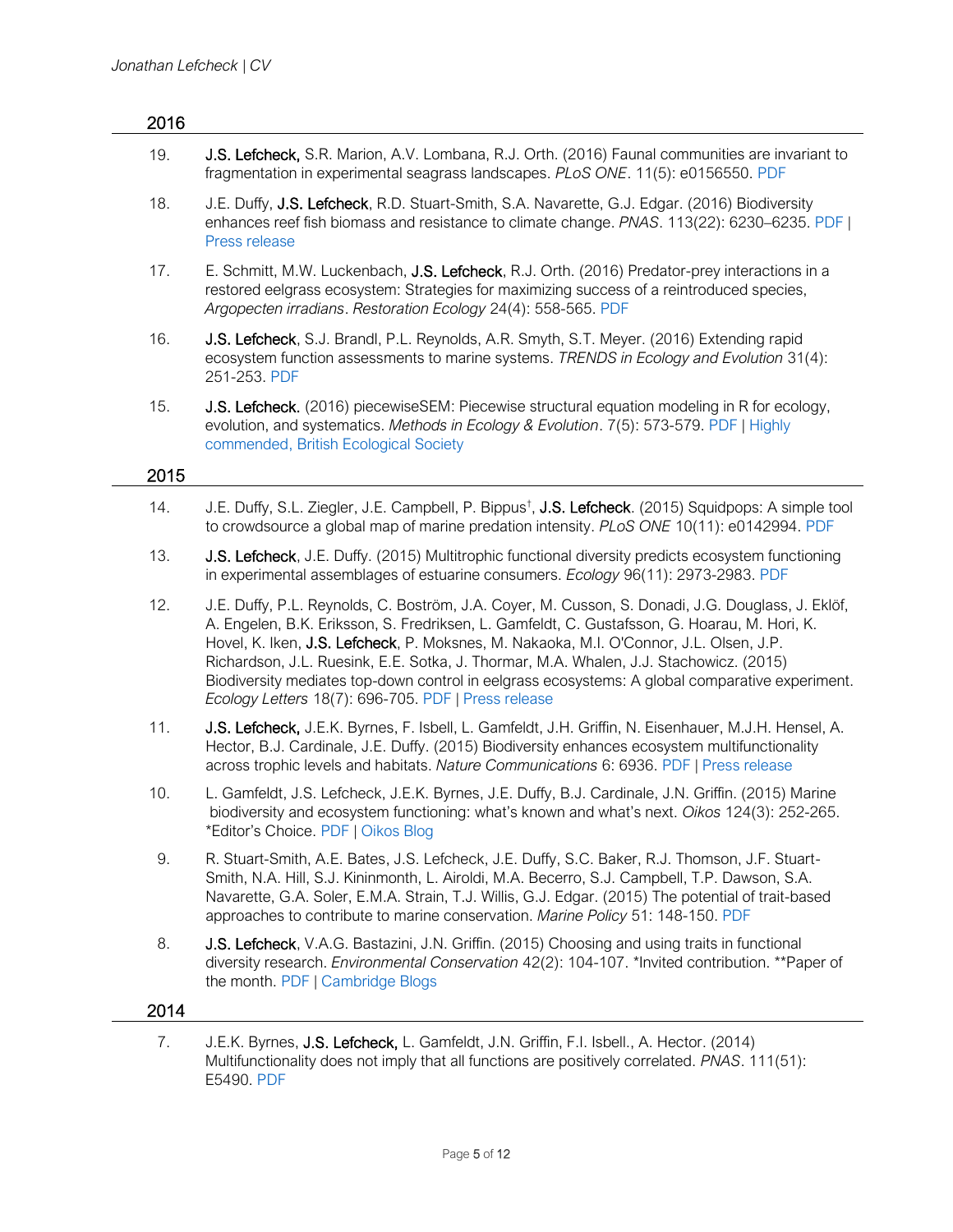- 6. T.J. Bird, A.E. Bates, J.S. Lefcheck, N.A. Hill, S. Wotherspoon, M. Krkosek, R. Stuart-Smith, J. Stuart-Smith, G. Pecl, G.J. Edgar, R.J. Thomson, N. Barrett, S. Frusher. (2014) Statistical solutions for error and bias in global citizen science datasets. *Biological Conservation* 173: 144- 154. \*Invited contribution. [PDF](http://dx.doi.org/10.1016/j.biocon.2013.07.037)
- 5. J.S. Lefcheck, J. van Montfrans, R.J. Orth, E.L. Schmitt, J.E. Duffy, M. Luckenbach. (2014) Epifaunal invertebrates as predators of juvenile bay scallops (*Argopectin irradians*). *Journal of Experimental Marine Biology and Ecology* 454: 18-25. [PDF](http://dx.doi.org/10.1016/j.jembe.2014.01.014)
- 4. J.E.K. Byrnes, L. Gamfeldt, F. Isbell, J.E. Duffy, J.S. Lefcheck, J.N. Griffin, A. Hector, B.J. Cardinale, D.U. Hooper, L.E. Dee. (2014) Investigating the relationship between biodiversity and ecosystem multifunctionality: Challenges and solutions. *Methods in Ecology and Evolution* 5(2): 111-124. [PDF](http://dx.doi.org/10.1111/2041-210X.12143/)
- 3. J.S. Lefcheck, A. Buchheister, K.M. Laumann, M. Stratton, K. Sobocinski, S. Chak, T.R. Clardy, P.L. Reynolds, R.J. Latour, J.E. Duffy. (2014) Dimensions of biodiversity in Chesapeake Bay demersal fishes: Patterns and drivers through space and time. *Ecosphere* 5(2): art14. [PDF](http://www.esajournals.org/doi/pdf/10.1890/ES13-00284.1)

### 2013

- 2. R. Stuart-Smith, A.E. Bates, J.S. Lefcheck, J.E. Duffy, S.C. Baker, R.J. Thomson, J.F. Stuart-Smith, N.A. Hill, S.J. Kininmonth, L. Airoldi, M.A. Becerro, S.J. Campbell, T.P. Dawson, S.A. Navarette, G.A. Soler, E.M.A. Strain, T.J. Willis, G.J. Edgar. (2013) Integrating abundance and functional traits reveals new global hotspots of fish diversity. *Nature* 501(7468): 539-542. [PDF](http://www.nature.com/nature/journal/v501/n7468/pdf/nature12529.pdf) | [Press release](http://www.vims.edu/newsandevents/topstories/functional_diversity.php)
- 1. J.S. Lefcheck, M.A. Whalen, T.M. Davenport, J.P. Stone, J.E. Duffy. (2013) Physiological effects of dietary mixing on consumer fitness: A meta-analysis. *Ecology* 94(3): 565-527. [PDF](http://www.esajournals.org/doi/pdf/10.1890/12-0192.1) | [Press](http://www.vims.edu/newsandevents/topstories/diet_mixing.php)  [release](http://www.vims.edu/newsandevents/topstories/diet_mixing.php)

I N R E V I S I O N *(PDFs available upon request)*

S.J. Brandl, J.S. Lefcheck, A.E. Bates, D.B. Rasher, T. Norin. A metabolic framework to examine the assembly and functioning of animal communities.

D. Cottrell\*, J.S. Lefcheck, B.J. Peterson. Herbivory-induced facilitation increases from low to high stress: an observational and experimental test in seagrass.

R.J. Orth, W.C. Dennison, D.J. Wilcox, R.A. Batuik, J.B. Landry, C. Gurbisz, J. Keisman, M. Hannam, J.S. Lefcheck, R.R. Murphy, K.A. Moore, C.J. Patrick, J. Testa, D.E. Weller, M.F. Merritt. Data synthesis for environmental management: A case study of Chesapeake Bay.

I N R E V I E W *(PDFs available upon request)*

H. Wang\*, A.H. Altieri, J.S. Lefcheck, S.R. Valdez, R.J. Orth, J.E. Duffy, B.B. Hughes, B.R. Silliman, Q. He. Building hope for seagrass ecosystem conservation in the Anthropocene.

 C. Xu, B. Silliman, J. Chen, X. Li, M.S. Thomsen, Q. Zhang, J. Lee, J.S. Lefcheck, P. Daleo, B.B. Hughes, H.P. Jones, R. Wang, S. Wang, C. Smith, X. Xi, A.H. Altieri, J. van de Koppel, T.M. Palmer, L. Lui, J. Wu, Q. He. Managing trophic interactions to help revegetate planet Earth.

 M.E. Malerba, M.D. Costa, D.A. Friess, L. Schuster, M.A. Young, D. Lagomasino, O. Serrano, S.M. Hickey, P.H. York, M. Rasheed, J.S. Lefcheck, B. Radford, T.B. Atwood, D. Ierodiaconou, P. Macreadie. Remote sensing for cost-effective blue carbon accounting.

S.W.J. Canty, J. Herrera, M. Cifuentes-Jara, J.R. Cissell, E. Cherrington, I.C. Feller, J.S. Lefcheck, H. Morrissette, L.T. Simpson, C. Teutli. Tangled up in blue: estimating mangrove blue carbon.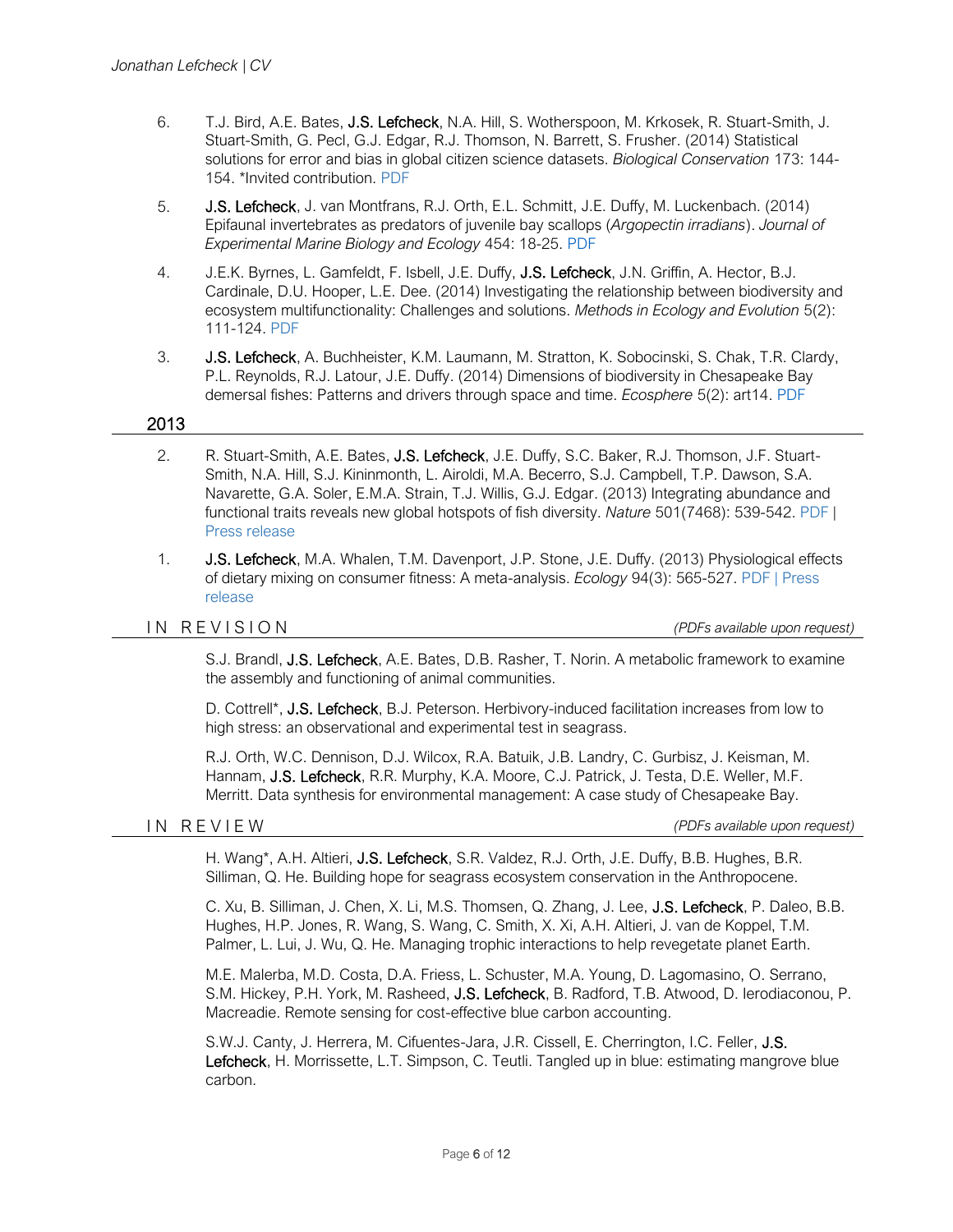J.O. Olson, J.S. Lefcheck, M. Goodison, A. Lienesch, M. Ogburn. Fish size-spectra from imaging sonar reveal differential patterns of community structure and habitat use along a latitudinal gradient.

L.M. Harper, J.S. Lefcheck, R. Whippo, M.S. Jones, Z. Foltz, J.E. Duffy. Blinded by the bright: how species-poor habitats contribute to regional biodiversity across a tropical seascape.

[Google Scholar](https://scholar.google.com/citations?user=wTArpJgAAAAJ&hl=en) Citations: 6625, h-index: 29, i10-index: 39

### GRANTS & CONTRACTS

| $2021 -$ | Mangrove and seagrass carbon storage estimates for Belize. Pew Charitable Trusts. Co-Principal |
|----------|------------------------------------------------------------------------------------------------|
| 2022     | Investigator. (Total award amount: \$226,490)                                                  |
|          |                                                                                                |

- 2021- 2022 *Modelling climate change impacts on Chesapeake Bay SAV.* Chesapeake Bay Trust. Co-lead. (Total subcontract: \$11,231)
- 2021- *Investigation of temperature as a driver of stony coral tissue loss disease dynamics*. Florida
- 2022 Department of Environmental Protection. (Total subcontract: \$11,231)

# **OUTREACH**

| 2022 | Contributor, Consonance Collective: "The Ocean's Cry."<br>https://www.youtube.com/watch?v=CgmRhferOcQ                                                                                                                        |
|------|------------------------------------------------------------------------------------------------------------------------------------------------------------------------------------------------------------------------------|
| 2021 | Consultant, KQED Deep Look: "Skeleton Shrimp Use 18 Appendages to Feed, Fight andFrolic."<br>https://www.youtube.com/watch?v=IQtU5Cu7GDw                                                                                     |
| 2021 | Interview, Hakai Magazine: "The Grass Is Greener in Virginia."<br>https://hakaimagazine.com/news/the-grass-is-greener-in-virginia/                                                                                           |
| 2021 | Interview, Chesapeake Bay Journal: "Last stand for eelgrass?"<br>https://www.bayjournal.com/news/climate_change/last-stand-for-eelgrass/article_36fe872c-5caf-<br>11eb-99cf-57100b01a061.html                                |
| 2021 | Co-author, Eastern Shellfish Growers Association Newsletter: "Does oyster aquaculture support<br>coastal food webs?" Feb 2021: https://ecsga.org/newsletter-archives/                                                        |
| 2021 | Co-author, Coastal Estuarine Research Federation Newsletter: "Seagrasses: A half century of<br>progress and a look to the future."<br>https://cerf.memberclicks.net/assets/bulletin/2021/CERF%2047-1.pdf                     |
| 2021 | Interview, Earth Optimism x This Study Shows Podcast:<br>https://podfollow.com/1479545097/episode/d6f50d7d485b1461bcb55d5d7f90e6ff921d8fd8/vie<br>$\underline{\mathsf{W}}$                                                   |
| 2020 | Interview, Smithsonian Magazine: "Prairies of the Sea."<br>https://www.smithsonianmag.com/science-nature/seagrass-ocean-secret-weapon-climate-<br>change-180976235/                                                          |
| 2020 | Co-author, The Conversation: "Restoring seagrasses can bring coastal bays back to life."<br>https://www.dailypress.com/news/dp-xpm-20130926-2013-09-26-dp-nws-vims-fish-biodiversity-<br>20130926-story.html                 |
| 2020 | Interview, Hakai Magazine: "Do Fish Tummy Bugs Dictate Their Diets?"<br>https://hakaimagazine.com/news/do-fish-tummy-bugs-dictate-their-diets/                                                                               |
| 2020 | Interview, National Geographic Magazine: "In the Chesapeake Bay, saving seagrasses can fight<br>ocean acidification." https://www.nationalgeographic.com/science/article/chesapeake-<br>seagrasses-fight-ocean-acidification |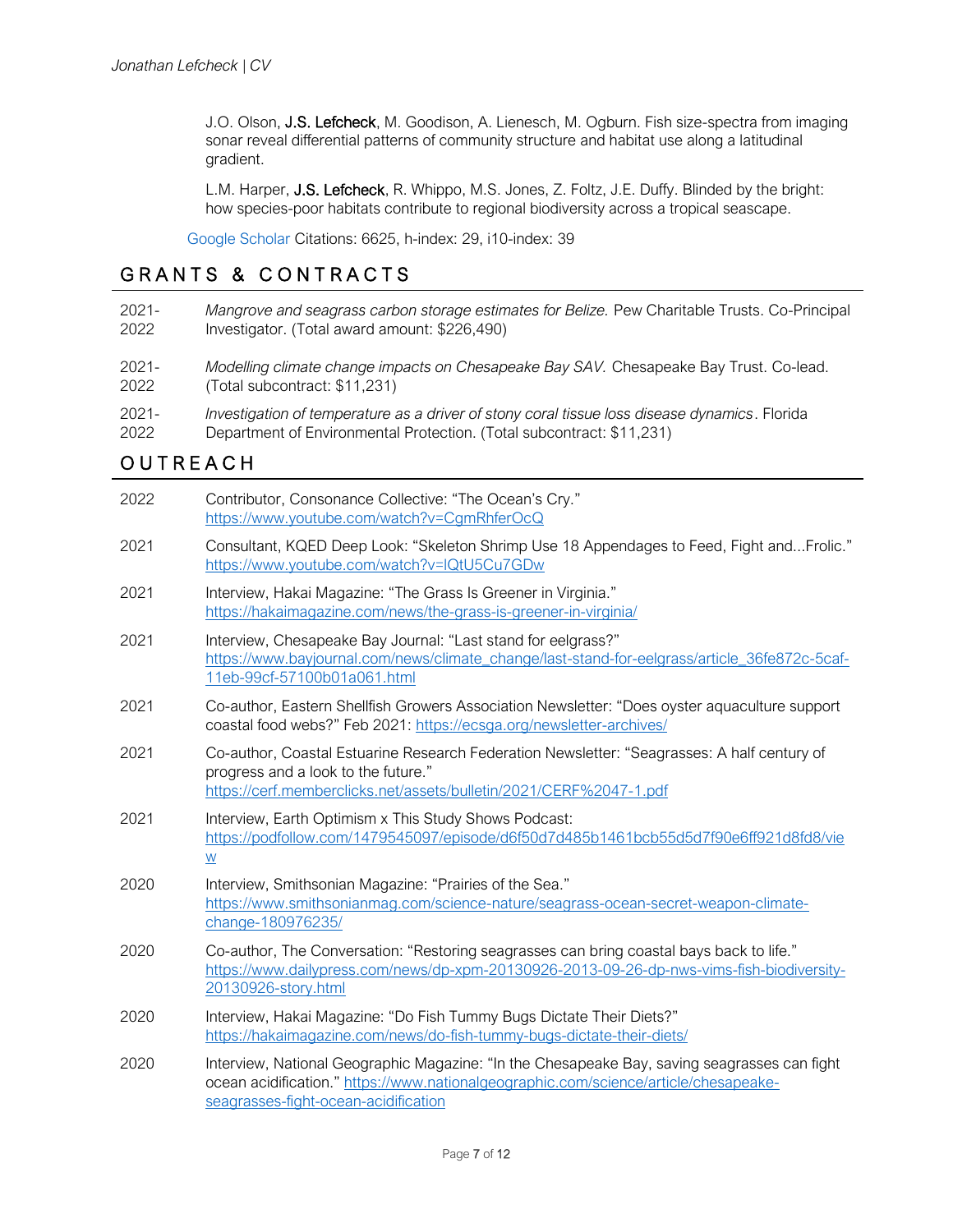- 2019 Interview, Session Sessions (PNAS Podcast).
- 2018 Interview, Washington Post: "The Chesapeake's 'secret garden' is thriving again, but Trump could end that." [https://www.washingtonpost.com/news/energy-environment/wp/2018/03/05/the](https://www.washingtonpost.com/news/energy-environment/wp/2018/03/05/the-chesapeakes-secret-garden-is-thriving-again-but-trump-could-end-that/)[chesapeakes-secret-garden-is-thriving-again-but-trump-could-end-that/](https://www.washingtonpost.com/news/energy-environment/wp/2018/03/05/the-chesapeakes-secret-garden-is-thriving-again-but-trump-could-end-that/)
- 2018 Interview, Washington Post: "Why the Chesapeake Bay is the best in the world." [https://www.washingtonpost.com/opinions/why-the-chesapeake-bay-is-best-in-the](https://www.washingtonpost.com/opinions/why-the-chesapeake-bay-is-best-in-the-world/2018/03/07/345dc8be-217c-11e8-badd-7c9f29a55815_story.html)[world/2018/03/07/345dc8be-217c-11e8-badd-7c9f29a55815\\_story.html](https://www.washingtonpost.com/opinions/why-the-chesapeake-bay-is-best-in-the-world/2018/03/07/345dc8be-217c-11e8-badd-7c9f29a55815_story.html)
- 2015 Interview, Daily Press: "VIMS ecologist finds biodiversity more important than ever." <https://www.dailypress.com/tidewater-review/dp-nws-biodiversity-vims-20150427-story.html>
- 2013 Interview, Daily Press: "Study offers fresh approach to marine biodiversity." [https://www.dailypress.com/news/dp-xpm-20130926-2013-09-26-dp-nws-vims-fish-biodiversity-](https://www.dailypress.com/news/dp-xpm-20130926-2013-09-26-dp-nws-vims-fish-biodiversity-20130926-story.html)[20130926-story.html](https://www.dailypress.com/news/dp-xpm-20130926-2013-09-26-dp-nws-vims-fish-biodiversity-20130926-story.html)

# **TEACHING**

### **Instructor**

| 2021 | Instructor, Structural Equation Modeling, PR Statistics, Virtual. http://jonlefcheck.net/teaching/                                                                             |
|------|--------------------------------------------------------------------------------------------------------------------------------------------------------------------------------|
| 2019 | Instructor, Structural Equation Modeling, Stockholm University, Stockholm, Sweden.<br>http://jonlefcheck.net/teaching/                                                         |
| 2018 | Instructor, Structural Equation Modeling, PR Statistics, Glasgow, UK.<br>http://jonlefcheck.net/teaching/                                                                      |
| 2017 | Co-instructor, Structural Equation Modeling, PR Statistics, Port Talbot, UK.                                                                                                   |
| 2017 | Instructor, Meta-analysis in Ecology (MSCI 698, Spring). Virginia Institute of Marine Science, The<br>College of William & Mary                                                |
| 2017 | Instructor, Structural Equation Modeling, Southampton University,<br>UK.http://jonlefcheck.net/teaching/                                                                       |
| 2016 | Instructor, Structural Equation Modeling. University of Göttingen, Germany.                                                                                                    |
| 2016 | Instructor, Contemporary Topics in Ecology (MSCI 698, Spring). Virginia Institute of Marine<br>Science, The College of William & Mary                                          |
| 2015 | Instructor, Undergraduate Research (MSCI 490, Fall, Spring). The College of William & Mary                                                                                     |
| 2014 | Co-instructor, Seagrass Ecosystem Ecology (MSCI 398, Spring), The College & William & Mary.<br>Part of networked class with two other universities. Press release              |
| 2012 | Co-instructor, Dimensions of Biodiversity Distributed Graduate Seminar (MSCI 698). Virginia<br>Institute of Marine Science. Part of networked class with 13 other universities |

### PROFESSIONAL MENTORSHIP

Postdoc Juan Pablo Quimbayo (2021-, Post-doctoral Fellow); Guilherme Corte (2021-, Visiting Postdoctoral Fellow)

PhD Yasmina Esmaeili (2021-, PhD Fellow)

Undergrad Paola Granados (2021-2022, NSF REU), Kirsten Johnston (2020-2021), Luis de Pablo (2019- 2020, NSF REU), Claire Murphy (2016-2020), Annie Innes-Gold (2017, NSF REU), Nina Lesser (2016-2017), Teddy Noll (2016-2017), Rachael Caron (2016-2017), Casey Maclean (2016- 2017), Lauren Herbine (2014-2017, W&M Monroe Scholar), Rachel Wimmer (2014-2016), Paige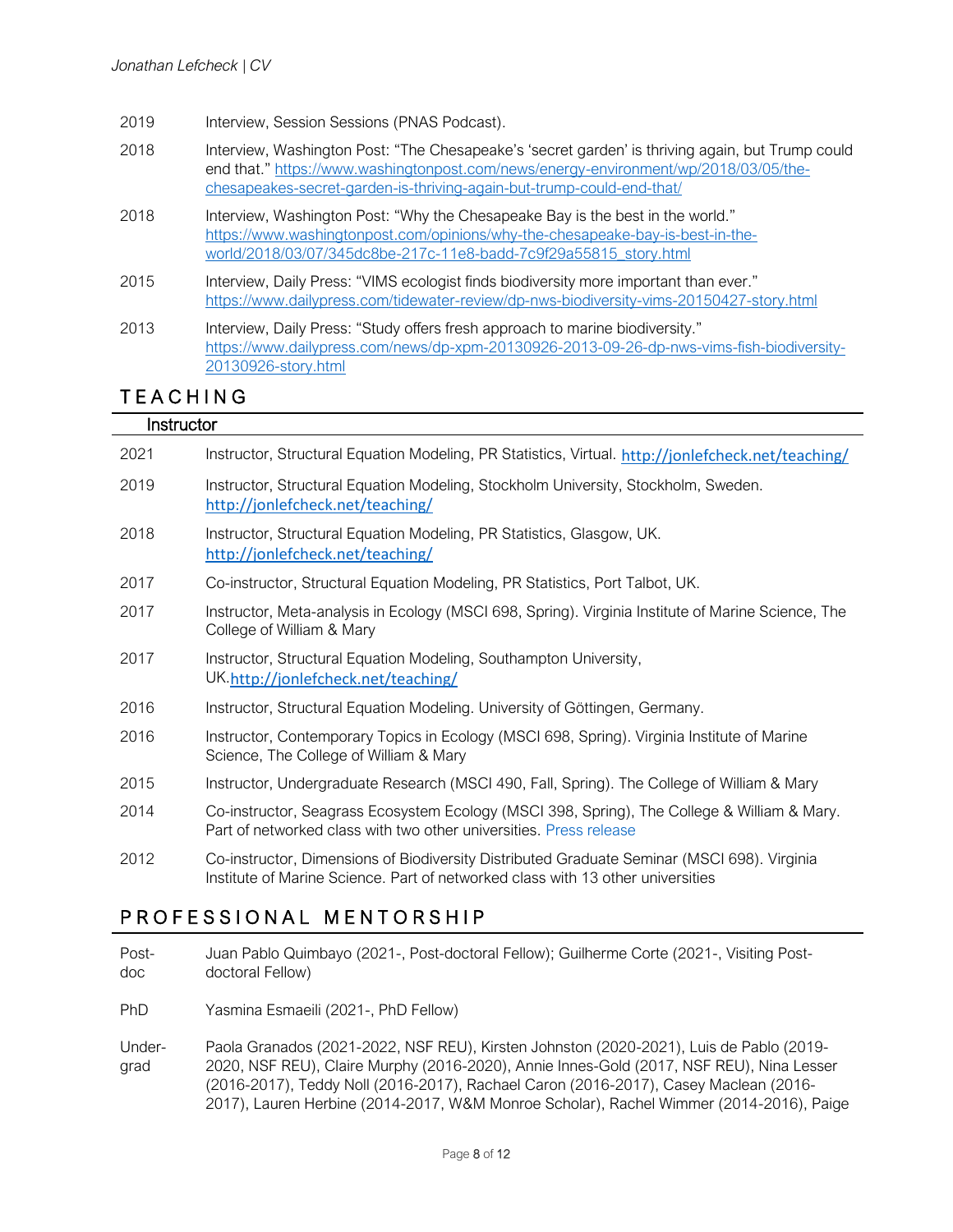Bippus (2014, NSF REU), David Godschalk (2014), Danielle Hall (2012-2014), Kyle Belfort (2012-2014), Sally Bornbusch (2012-2013), Katelyn Jenkins (2012-2013)

### O R A L P R E S E N T A T I O N S *\*Presenting author*

| 2022 | "Biodiversity enhances reef fish biomass with increasing spatial scale." J.S. Lefcheck, R. Stuart-<br>Smith, G.J. Edgar, D.B. Rasher, J.E. Duffy, L. Gamfeldt. (2022) 50 <sup>th</sup> Annual Benthic Ecology<br>Meeting, Portsmouth, NH.    |
|------|----------------------------------------------------------------------------------------------------------------------------------------------------------------------------------------------------------------------------------------------|
| 2022 | "Seeding Hope: Seagrass Restoration on Virginia's Eastern Shore." (2022) Invited Speaker.<br>Zosterapalooza XXXI (Virtual).                                                                                                                  |
| 2022 | "The Green In The Blue: The Comeback Of The Chesapeake's Underwater Grasses And What It<br>Means For The Bay." J.S. Lefcheck. (2022) Invited Seminar. Smithsonian Environmental<br>Research Center (virtual).                                |
| 2021 | "The green in the blue: how coastal ecosystems are advancing ecology and saving the planet."<br>J.S. Lefcheck. (2021) Invited Seminar. Brown University, Providence, RI.                                                                     |
| 2021 | "Towards a global seagrass observing community for conservation and synthesis." J.S. Lefcheck,<br>M. Portouroglou, L. Weatherdon, S. Pruckner, A. Kornbluth, J.E. Duffy. (2021) CERF 26th Biennial<br>Conference (Virtual).                  |
| 2021 | "Marine Science and you can too! The power of global collaborations." J.S. Lefcheck. (2021)<br>Invited lecturer. University of New Hampshire (Virtual).                                                                                      |
| 2021 | "Towards a Global Seagrass Monitoring Network: The past, present, and future of collaboration."<br>J.S. Lefcheck. (2021) Invited Seminar. International Seagrass Biology Workshop Pre-event<br>Seminar Series (Virtual).                     |
| 2020 | "To what extent do seagrass ecosystems support marine food webs? Maldives meadows within a<br>global context." P. Roe*, J.S. Lefcheck, K. Mohamen, H. Nihad. (2020) Third Maldives Marine<br>Science Symposium.                              |
| 2020 | "Global trajectories of seagrass ecosystems into the 21 <sup>st</sup> Century" <b>J.S. Lefcheck</b> . (2020)<br>Organized session. National Coastal and Estuarine Summit (Virtual).                                                          |
| 2020 | "From sea to sky: What cross-scale observations tell us about the human impacts on underwater<br>grasses." J.S. Lefcheck. (2020) Invited seminar. University of Western Australia, Perth, Australia.                                         |
| 2019 | "How to design a biodiversity-ecosystem functioning experiment in 2019." J.S. Lefcheck. (2019)<br>Invited lecturer. Brown University, Providence, RI.                                                                                        |
| 2019 | "Tropicalization of mid-western Atlantic coastal bays by pinfish: a combined ecological and<br>oceanographic perspective." J.S. Lefcheck, F.J. Fodrie, D. Gong, M. Faulkner, R.J. Orth. (2019)<br>CERF 25th Biennial Conference, Mobile, AL. |
| 2019 | "From micro to macro: the functional role of biodiversity across scales." J.S. Lefcheck. (2019)<br>Invited seminar. Stockholm University, Stockholm, Sweden.                                                                                 |
| 2018 | "Status and Trends of Submersed Aquatic Vegetation (SAV) in Chesapeake Bay: A Synthesis"<br>W.C. Dennison, J.S. Lefcheck, C. Gurbisz, R.J. Orth. (2018) Invited panelist. Chesapeake<br>Research and Modeling Symposium, Annapolis, MD.      |
| 2018 | "Scaling up and digging deep: What new ideas about biodiversity can tell us about the functioning<br>of natural systems." J.S. Lefcheck. (2018) Invited Seminar, Smithsonian Environmental Research<br>Center, Edgewater, MD.                |
| 2018 | "High species richness enhances cover of a critical coastal habitat: Insight and mechanisms from<br>30 years of monitoring in Chesapeake Bay." J.S. Lefcheck, C.J. Patrick, D.J. Wilcox, R.R.                                                |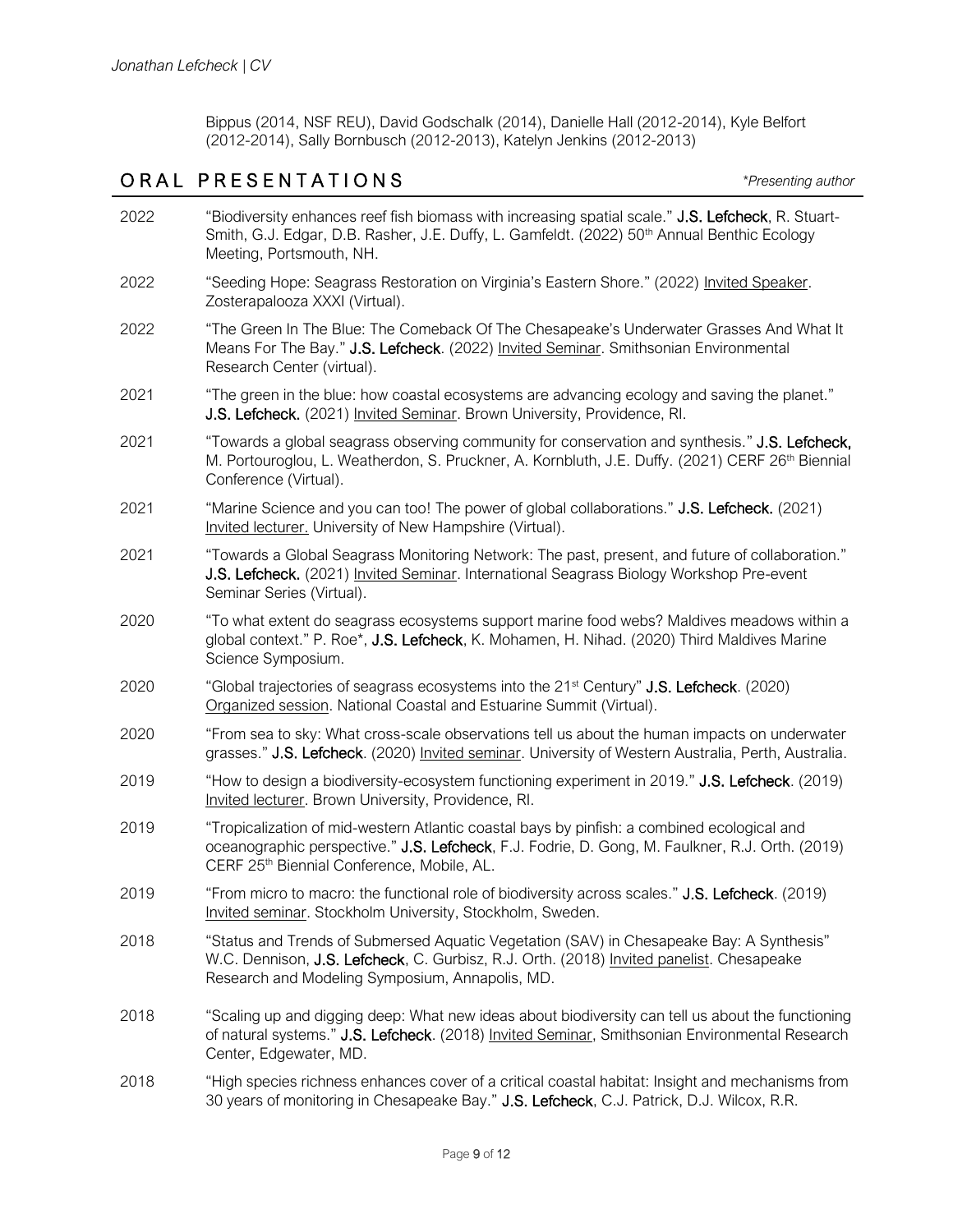Murphy, J. Keisman, D.E. Weller, W.C. Dennison, R.J. Orth. (2018) World Conference on Marine Biodiversity, Montreal, Canada.

- 2018 "Scaling up and digging deep: What new ideas about biodiversity can tell us about the functioning of ecosystems." J.S. Lefcheck. (2018) Invited Seminar, Duke University, Beaufort, NC.
- 2017 "From the land to the sea: how human activities affect submersed aquatic vegetation in Chesapeake Bay." J.S. Lefcheck. (2017) Invited seminar, NOAA, Silver Spring, MD.
- 2017 "Scaling up and digging deep: What new ideas about biodiversity can tell us about the functioning of ecosystems." J.S. Lefcheck. (2017) Invited seminar, Wood's Hole Oceanographic Institute, Falmouth, MA.
- 2017 "Nutrient reductions promote Submersed Aquatic Vegetation: Thirty years of change in Chesapeake Bay." J.S. Lefcheck, C.J. Patrick\*, R.J. Orth, W.C. Dennison, D.J. Wilcox, R.R. Murphy, J. Keisman, C. Gurbisz, M. Hannam, J.B. Landry, K. A. Moore, C.J. Patrick, J. Testa, D.E. Weller, R.A. Batuik. (2017) 24<sup>th</sup> Coastal and Estuarine Research Federation Biennial Meeting, Providence, RI.
- 2017 "Pinfish incursion: ecosystem consequences for mid-Atlantic seagrass meadows." J.P. Richardson\*, R.J. Orth, J.S. Lefcheck. (2017) 24<sup>th</sup> Coastal and Estuarine Research Federation Biennial Meeting, Providence, RI.
- 2017 "Biodiversity in a changing world: from Amphipods to *Zostera*, and everything in between." J.S. Lefcheck. (2017) Invited seminar, University of Connecticut, Avery Point, CT.
- 2017 "Reinventing biodiversity: From the very small to the very large." J.S. Lefcheck. (2017) Invited seminar, University of North Carolina, Chapel Hill, NC.
- 2017 "Frontiers in biodiversity: New paradigms, challenges, and solutions." J.S. Lefcheck. (2017) Invited seminar, University of Virginia, Charlottesville, VA.
- 2016 "Clearing the air about 'multifunctionality': what is it and what does it mean for ecosystem ecology?" J.S. Lefcheck. (2016) Invited seminar. University of Lund, Sweden.
- 2016 "Frontiers in biodiversity: From buckets to the biosphere." J.S. Lefcheck. (2016) Invited seminar, University of Göttingen, Germany.
- 2015 "The bugs are back in town!" R.J. Orth\*, S.R. Marion, J.S. Lefcheck. (2015) CERF 23<sup>rd</sup> Biennial Conference, Portland, OR.
- 2015 "Functional recovery of an epifaunal invertebrate community associated with a restored eelgrass bed." J.S. Lefcheck, S.R. Marion, R.J. Orth. (2015)100<sup>th</sup> Ecological Society of America Meeting, Baltimore, MD.
- 2015 "Top-down versus bottom-up control of a temperate eelgrass system: insights from a 15-year ecological survey." J.S. Lefcheck, J.P. Richardson, J.E. Duffy. (2015) 45<sup>th</sup> Benthic Ecology Meeting, Quebec, Canada.
- 2014 "The 'new' diversity: global insights into the functional importance of biodiversity." J.S. Lefcheck. (2014) Invited seminar, Colby College, Waterville, ME.
- 2014 "Biodiversity drives ecosystem multifunctionality: a meta-analysis." J.S. Lefcheck, J.E.K. Byrnes, F. Isbell, L. Gamfeldt, J.N. Griffin, M. Hensel, B.J. Cardinale, D.U. Hooper, J.E. Duffy. (2014) 99<sup>th</sup> Ecological Society of America Meeting, Sacramento, CA.
- 2014 "Size structure drivers of crustacean grazer epifauna in a Chesapeake Bay *Zostera marina* bed." Richardson, J. P.\*, J. S. Lefcheck, S. L. Ziegler, J. E. Duffy. (2014) 43<sup>rd</sup> Benthic Ecology Meeting, Jacksonville, FL.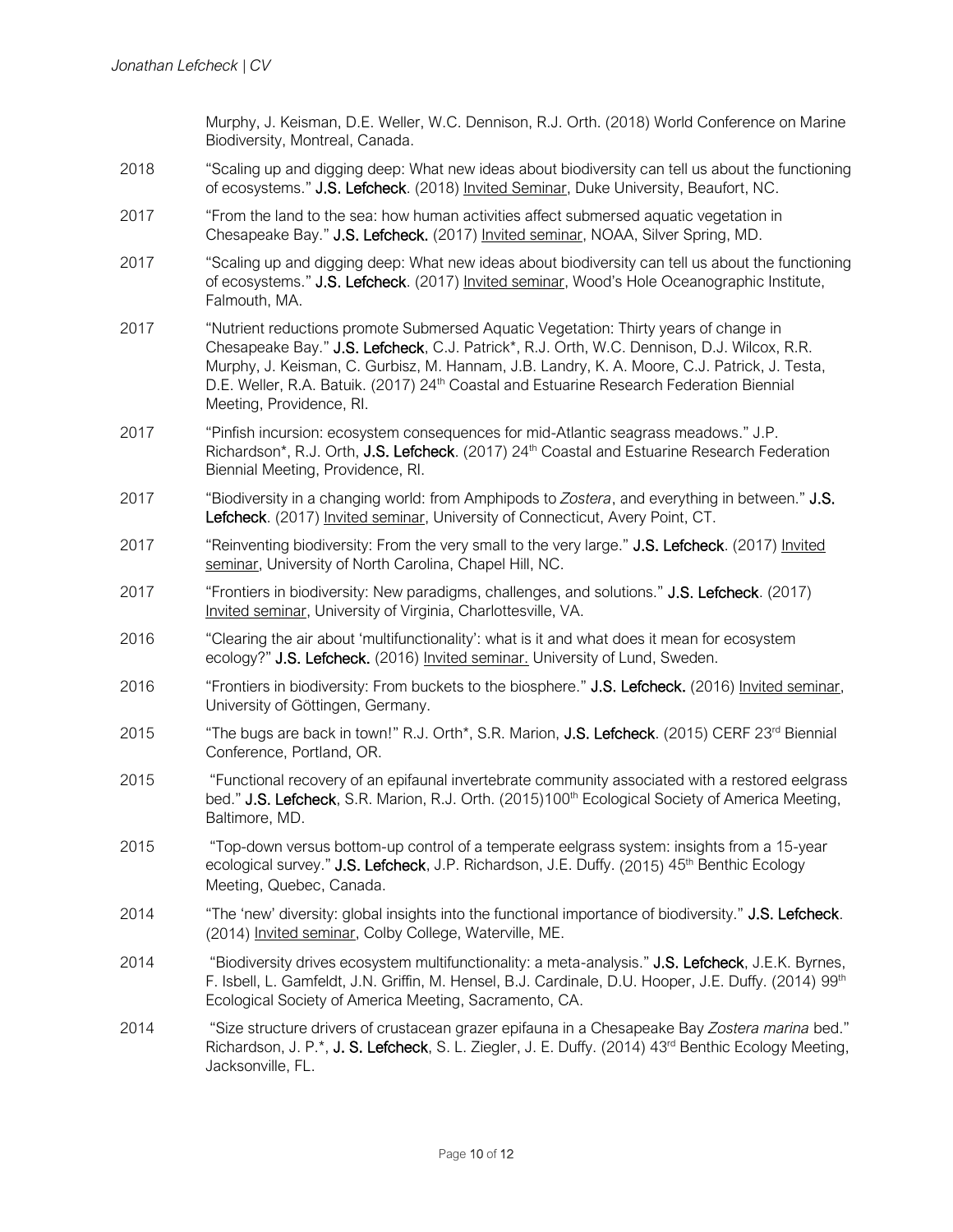- 2013 "Functional diversity and richness drive ecosystem functioning in experimental estuarine communities." J.S. Lefcheck, & J.E. Duffy. (2013) 42<sup>nd</sup> Benthic Ecology Meeting, Savannah, GA.
- 2013 "Bay scallop restoration and micropredators." J.S. Lefcheck, J. van Montfrans, E. Schmitt, R.J. Orth, J.E. Duffy, M. Luckenbach. (2013) Virginia SeaGrant Symposium, Richmond, VA.
- 2012 "Components of biodiversity in a Chesapeake Bay groundfish assemblage: A high-resolution analysis of patterns and drivers." J.S. Lefcheck, A. Buchheister, S. Chak, T. Clardy, K.M. Laumann, P. Reynolds, K. Sobocinski, M. Stratton, J.E. Duffy. (2012) 97<sup>th</sup> Ecological Society of America Meeting, Portland, OR.
- 2012 "Biodiversity effects on provision of multiple ecosystem functions in marine systems: A metaanalysis." J.S. Lefcheck, L. Gamfeldt, J.E.K. Byrnes, J.N. Griffin, M. O'Connor, B.J. Cardinale, J.E. Duffy. (2012) 41<sup>st</sup> Benthic Ecology Meeting, Norfolk, VA.

### P O S T E R P R E S E N T A T I O N S *\*Presenting author † Undergraduate co-author*

- 2019 "Drivers of regional-scale patterns of seagrass epifaunal invertebrates in the Chesapeake Bay, USA." C. Murphy\*<sup>†</sup>, J.S. Lefcheck, R.J. Orth. CERF 25<sup>th</sup> Biennial Conference, Mobile, AL.
- 2015 "Factors affecting trophic control of community structure and ecosystem functioning in experimental seagrass (*Zostera marina* L.) mesocosms." D.R. Godschalk\* † , J.S. Lefcheck, J.E. Duffy. (2015) 45<sup>th</sup> Benthic Ecology Meeting, Quebec, Canada.
- 2015 "Changes in faunal community structure after heat induced die-offs in a Chesapeake Bay eelgrass bed (*Zostera marina* L.)." D.K. Hall\*† , J.P. Richardson, J.E. Duffy, J.S. Lefcheck. (2015) 45<sup>th</sup> Benthic Ecology Meeting, Quebec, Canada.
- 2014 "Shifts in mesograzer community structure following two major eelgrass die-offs in the Chesapeake Bay." Ziegler S. L.\*, J. S. Lefcheck, J. P. Richardson and J. E. Duffy. (2014) 43<sup>rd</sup> Benthic Ecology Meeting, Jacksonville, FL.
- 2013 "BioDiverse Perspectives: blogging to foster communication among graduate students." J.S. Lefcheck, V. Bastazini, F. Halliday\*, H. Burgess, C. Robinson, R. Sewell-Nesteruk, C. Maranto, J. Parrish. (2013) 98<sup>th</sup> Ecological Society of America Meeting, Minneapolis, MN.
- 2013 "Eelgrass and bay scallop restoration in Virginia's coastal bays." E.L. Schmitt\*, R.J. Orth, M. Luckenbach, K.A. Moore, S.R. Marion, D.J. Wilcox, J.S. Lefcheck, J.E. Duffy, D.B. Parrish, S. Bonniwell, A. Curry, S. Fate, P. Smith, J. van Montfrans. (2013) 42<sup>nd</sup> Benthic Ecology Meeting, Savannah, GA.
- 2008 "Factors affecting trophic control of community structure and ecosystem functioning in experimental seagrass mesocosms." J.S. Lefcheck, J.E. Duffy, J.P. Richardson. (2008) 41<sup>st</sup> American Geophysical Union Fall Meeting, San Francisco, CA.

### AWARDS & HONORS

- 2019 Cozzarelli Prize for Scientific Excellence and Originality. Editorial Board of the *Proceedings of National Academy of Sciences*. [Press release](http://www.nasonline.org/news-and-multimedia/news/pnas-cozzarelli-2018.html)
- 2015 Thatcher Prize for Excellence in Graduate and Professional Study. The College of William & Mary. [Press release](http://www.vims.edu/newsandevents/topstories/thatcher_lefcheck.php)
- 2013 Matthew Fontaine Maury Fellowship Award. Virginia Institute of Marine Science. Recognizes interdisciplinary achievements in marine and environmental scholarship.
- 2012 VIMS Dean's Fellowship Award. Virginia Institute of Marine Science. Recognizes excellence in research.